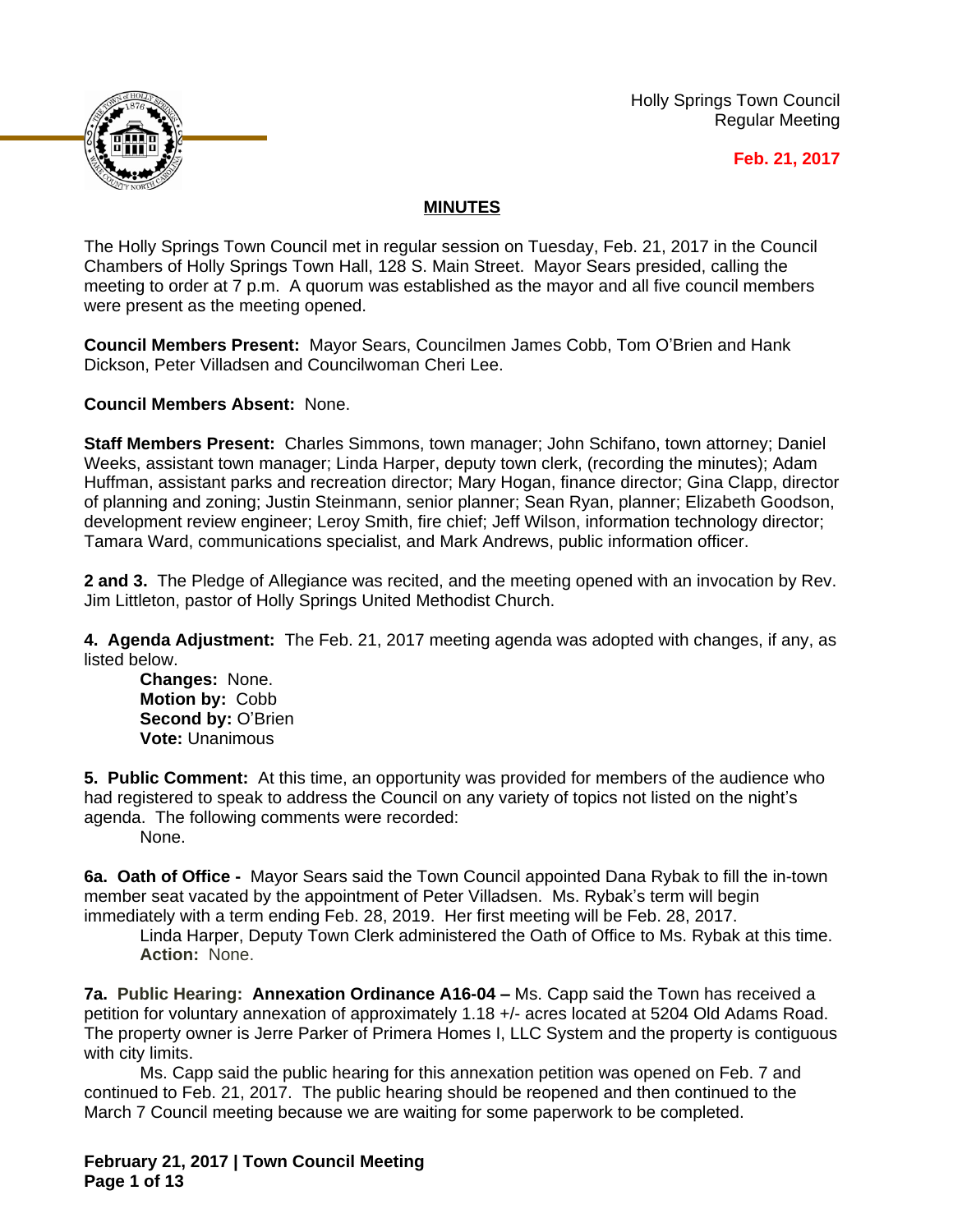With that explanation completed, Mayor Sears opened the public hearing. The following input was recorded: None.

There being no further input, the public hearing was continued.

**Action:** The Council approved a motion to continue the public hearing on Annexation Ordinance A16-04 to resume at the March 7 Town Council meeting.

**Motion by:** Dickson **Second by: O'Brien Vote:** Unanimous

**7b. Public Hearing: Rezoning Petition 16-REZ-15** – Mr. Steinmann said the Town has received a request for a zone map change for property located adjacent to the Mills at Avent Ferry subdivision on Avent Ferry Road. The applicant is requesting to rezone the property from R-30: Residential to R-10CU: Residential Conditional Use. There are two single-family dwellings on the parcels. The requested R-10CU: Residential Conditional Use zoning is consistent with the comprehensive plan and intended to integrate with the surrounding R-10CU zoning that applies to the Mills at Avent Ferry development.

A Conditional Use District allows the petitioner to place specific conditions on the property that are more restrictive than the minimum zoning regulations in the Town's Unified Development Ordinance. Once a petitioner has placed conditions with the zoning map change request, the conditions cannot be removed or modified to reduce the restriction. During the review and consideration process, the petitioner may add additional conditions or make the proposed conditions more restrictive, however, additional conditions or regulations cannot be added to the petition by the Planning Board or Town Council, nor can either board request additional conditions.

Mr. Steinmann said a historic house, the Needham Norris House, is located on the site. He reviewed the historic resource report from Capital Area Preservation that staff had requested the applicant have completed. This report indicates the house to be 90% original and would strongly encourage the preservation of the house. Staff has inquired with the applicant as to his willingness to preserve the house in place or to move the house to one of the newly-created lots in the proposed future subdivision.

The comprehensive plan recommends the following: Community Character Objective #11:

 Ensure (or encourage) development proposals that are adjacent to known historic or cultural resources are (or should) include measures to protect those resources from demolition, including adaptive reuse strategies by encouraging developers to utilize existing historic structures and features into the design of new developments or relocating them to appropriate locations to maintain glimpses of the Town's past with its future.

At this time the applicant has not indicated a willingness to preserve the house in place or to move the house to a lot within the subdivision, though he has verbally indicated a willingness to allow the house to be relocated off-site at someone else's expense.

The property owner has offered the following conditions:

1. The conditions of rezoning #05-REZ-03 shall apply to this rezoning and shall be the only conditions retained at such time as Wake County PINs 0638618734 and 0638619778 are resubdivided. These parcels are intended to be developed as part of a common scheme with the subject parcels rezoned by rezoning #05-REZ-03.

For reference purposes, the conditions of rezoning #05-REZ-03 are:

1. Total project density will not exceed R-15 (2.25 units per acre) standards

On parcel 0637.02-79-8419, the density will not be more than 2 units per acre.

Jeffrey Smerko, 2515 Exeter Circle, Raleigh, the applicant explained to the Council the plans to remove, destroy or salvage parts of the historic house, the Needham Norris House that is

**February 21, 2017 | Town Council Meeting Page 2 of 13**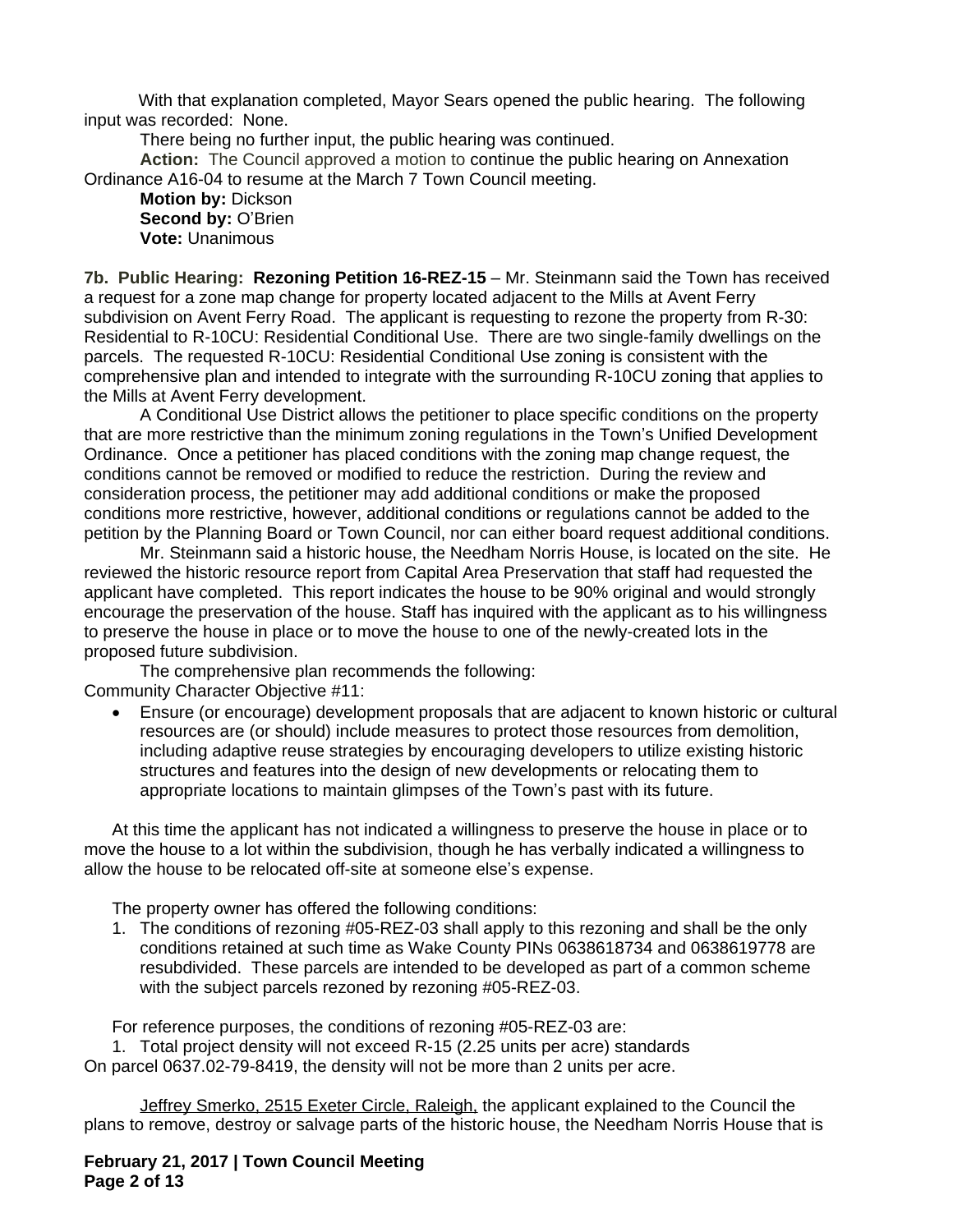located on the site. He said he would be willing to work with town staff to remove the house to preserve but not at his expense or the Town's. He said rezoning the property is the first step and in participating, a timeline for removal of the house would be within twelve months.

Mr. Schifano said the town has the following options to preserve the historic house: 1) Historic Preservation Commission, this will affect the developer; 2) work with the applicant and interested second party to relocate the structure to another location.

Council Members were in consensus they would like to preserve the Needham Norris House that is located on the site if possible.

With that explanation completed, Mayor Sears opened the public hearing. The following input was recorded:

## **Mayor Sears had explained to the Council that he had received the following comments for the public hearing via email to be entered into the minutes:**

Elizabeth Zuro, 3645 Praed Place, Fuquay-Varina, I read about the developer requesting a zone map change. Please let me explain why I'm opposed to this. Specifically my concerns are regarding the home at 2329 Avent Ferry Road, the Needham Norris home. (He was born in 1775 and died in 1852.) Going back, his father, John Norris, Jr., was one of the first English settlers in the area! He received this land in a land grant for his service in the Revolutionary War! (As a matter of fact, his home was located across the street and down the road about 1/4 mile. In 1935 the DAR erected a memorial stone for John Norris, Jr. on the west side of Avent Ferry Road, not far from where he is buried in the Norris Family graveyard.) John Norris, Jr. and his wife, Patience Pearson, are my 4th great grandparents! My 3rd great grandfather, Col. Samuel Pearson Norris, is the brother of Needham Norris. They all lived right in this area!

Needless to say, although I live in Fuquay-Varina, I'm passionate about preserving the Needham Norris home! The land was given to Needham by his father on which to build his own home. It is significant because it survived the Civil War and is still standing! At the time of the Civil War Needham Norris' nephew, Simpson Washington Holland and his family lived in this house. Almost everything else in the area was razed during the Civil War. My family history explains that the reason why is that this home was used as a field hospital, and it was not destroyed was because Simpson Holland's wife had taken in a wounded Union officer and nursed him back to health during the encampment of Union troops in the area in April of 1865! That is the only reason this home at 2329 Avent Ferry Road was not destroyed!

I love and treasure this area where my Jones and Norris ancestors lived. My maternal grandmother was born in 1900 in the (now long gone) Jones home, very close by! Back to my concerns -- SURELY when this property was bought, the developer was made aware of the historical significance of the home on this property! I feel very strongly that it is the developer's duty to PLEASE have this house preserved! Surely it could be moved to a different part of his development and preserved with a historical marker!

There being no further input, the public hearing was closed.

**Action #1:** The Council approved a motion to accept the following statements as being true: "*The requested zone map change from R-30 to R-10CU is consistent with the Vision of Holly Springs Comprehensive Plan since the Plan designates this property as Residential which allows for densities ranging from 2 units per acre up to 8 units per acre for parcels located near a Community Growth Area. With this property not being located near a Community Growth Area, the R-10CU district and proposed condition will limit maximum density to be compatible with surrounding development, which is in keeping with the intent of the Future Land Use Plan."*

**Motion by:** Dickson **Second by:** O'Brien **Vote:** Unanimous

**Action #2:** The Council approved a motion to adopt ordinance 16-REZ-15 to change the zoning of 3.71 acres consisting of Wake County PINs #0638618734 and 0638619778 from R-30: Residential to R-10CU: Residential Conditional Use, as submitted by Five Star Avent Ferry, with the following condition, as offered by the applicant:

**February 21, 2017 | Town Council Meeting Page 3 of 13**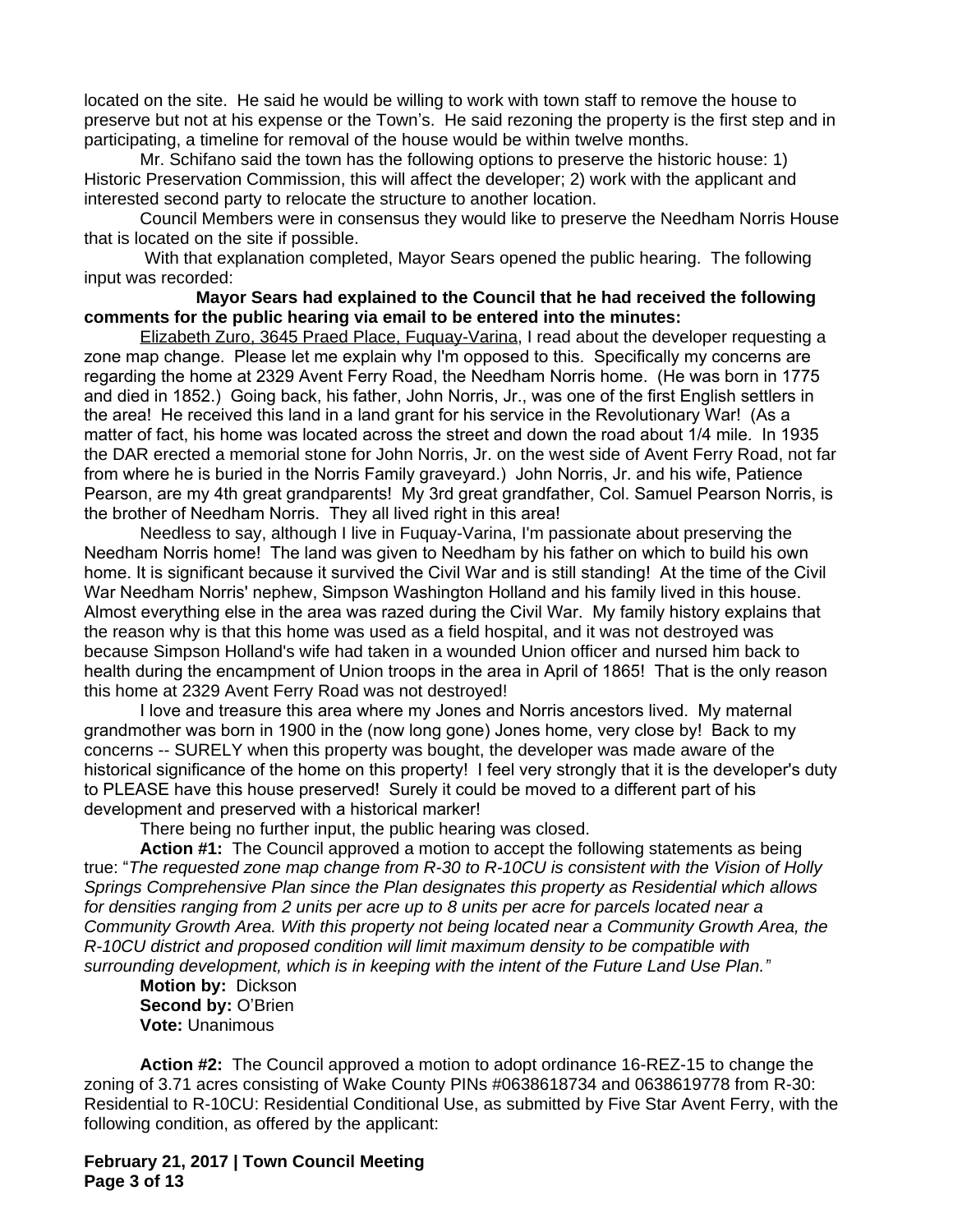1. The conditions of rezoning #05-REZ-03 shall apply to this rezoning and shall be the only conditions retained at such time as Wake County PINs 0638618734 and 0638619778 are resubdivided. These parcels are intended to be developed as part of a common scheme with the subject parcels rezoned by rezoning #05-REZ-03.

**Motion by:** Cobb **Second by: O'Brien Vote:** Unanimous *A copy of Zoning Ordinance 16-REZ-15 is attached to these minutes.*

**7c. Public Hearing: Annexation Ordinance A16-05 –** Ms. Capp said the Town has received a petition for voluntary annexation of approximately 3.71 +/- acres located at 2317 and 2329 Avent Ferry Road. The property owners are Michael S. and Lindsay G. Yount and Avent Ferry Developers LLC, and the property is contiguous with city limits.

The petition meets all the statutory requirements for annexation.

With that explanation completed, Mayor Sears opened the public hearing. The following input was recorded: None.

There being no further input, the public hearing was closed.

**Action:** The Council approved a motion to adopt Annexation Ordinance A16-05, annexing 3.71-/+ acres owned Michael Shannon and Lindsay Grimes Yount and Avent Ferry Developers LLC, and more particularly described as Wake County Pins: 0638.04-61-9778 and 0638.04-61- 8734, into the corporate limits of the Town of Holly Springs.

**Motion by:** Lee Second by: Cobb **Vote:** Unanimous *A copy of Ordinance A16-05 is attached to these minutes.*

**7d. Public Hearing: Rezoning Petition 16-REZ-11** – Mr. Ryan said the town has received a request to rezone approximately 30 acres located along the west side of NC 55 Bypass / G.B. Alford Highway, north of Avent Ferry Road and south of Green Oaks Parkway. The request involves three parcels of land – a 25-acre vacant property currently zoned R-20, a 3.23-acre vacant property currently zoned as part of the Ballenridge Planned Unit Development, and the right-of-way for the town-maintained Treatment Plant Road. The applicant is requesting to have all three properties zoned as CB: Community Business. The requested rezoning is consistent with the Regional Center Future Land Use designation, which encourages the development of high intensity, commercial and retail power centers.

With that explanation completed, Mayor Sears opened the public hearing. The following input was recorded:

Tom Krause, 209 Hartshorn Ct. and representing residents of Ballenridge – Mr. Krause at this time read a letter from his neighbor with two children who live at 209 Sturminster Drive. The letter said the residence are weary of the traffic noise coming from G.B. Alford Highway. Requesting that a noise protection wall installed.

Harvey Cary, 220 Hartshorn Ct. – Mr. Cary said his home backs up to the bypass, and it is noisy. He asked the Council to request a sound barrier installed as part of the project. He said the new development would bring additional truck traffic and noise.

Tina Smith, 220 Chilmark Ridge - Ms. Smith said she supports the installation of a sound barrier.

David Sakell, 105 Chilmark Ridge – Mr. Sakell is president of the homeowners association and said the Ballenridge neighborhood and request the development to include a sound wall.

Councilman Dickson said he researched regarding the date of public knowledge for construction of NC Hwy 55 bypass, it was his understanding the publish date of the bypass was prior to the approval date of Ballenridge subdivision.

There being no further input, the public hearing was closed.

**February 21, 2017 | Town Council Meeting Page 4 of 13**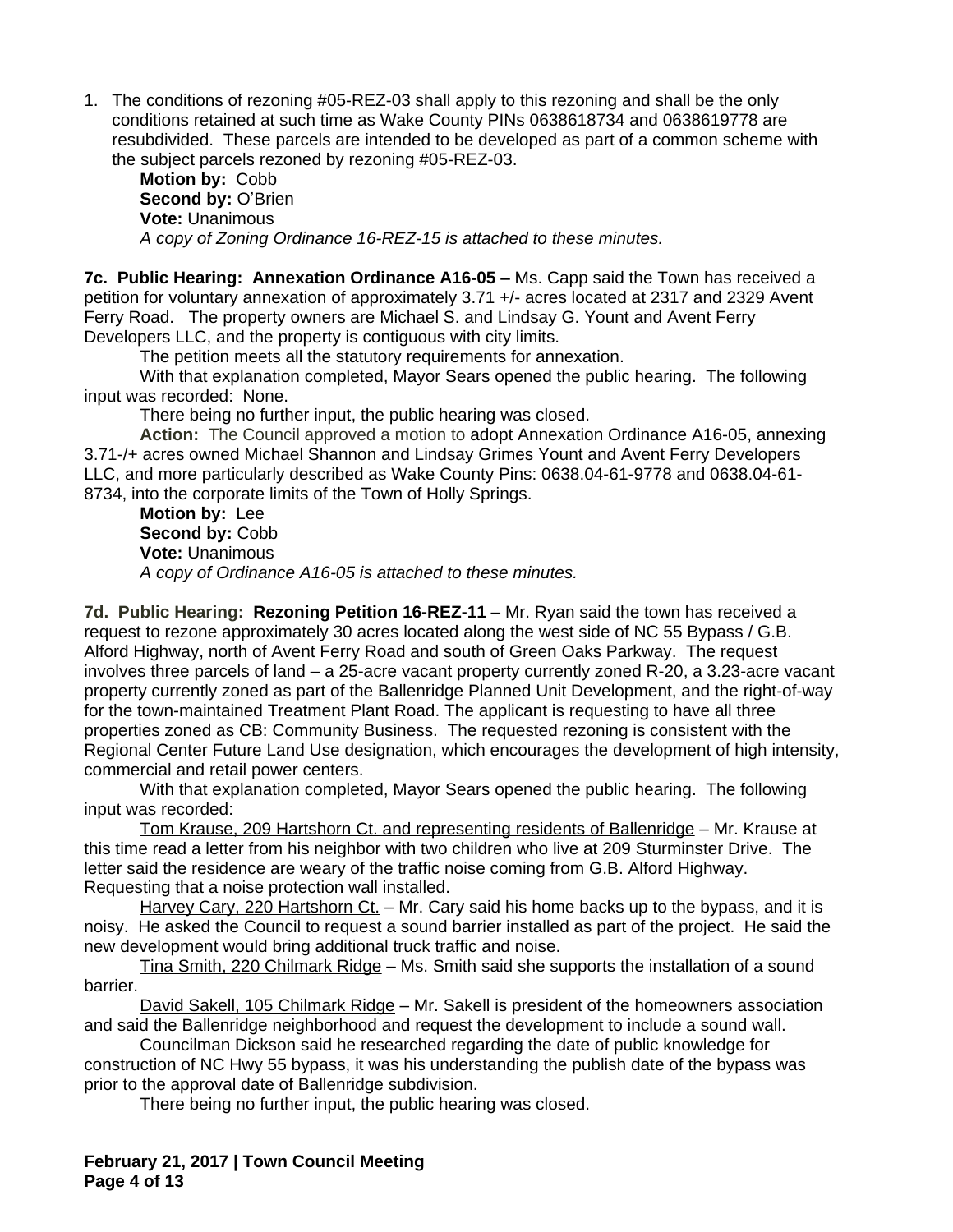**Action #1:** The Council approved a motion to accept the following statements as being true: "*The requested zone map change from R-20 and PUD to CB is consistent with the Holly Springs Comprehensive Plan since the Future Land Use Plan Map indicates these properties as Regional Center, which are intended to provide for the location of power centers, including high volume, high intensity commercial uses, and the CB Community Business district will allow for high volume and high intensity commercial land uses."*

**Motion by:** O'Brien Second by: Cobb **Vote:** Unanimous

**Action #2:** The Council approved a motion to adopt ordinance 16-REZ-11 to change the zoning of ± 30.05 acres of Wake County PIN # 0649409751 from R-20 Residential to CB Community Business; PIN # 0649507490 from PUD Ballenridge to CB: Community Business, and the right-of-way for Treatment Plant Road to establish zoning as CB: Community Business, as submitted by Carlos I. Cabré, P.E.

**Motion by:** Cobb **Second by:** Dickson **Vote:** Unanimous *A copy of Zoning Ordinance 16-REZ-11 is attached to these minutes.*

**7e. Public Hearing: 16-SEU-08 and 16-DP-15, Holly Springs United Methodist Church** – Mr. Ryan said the Town has received requests for Special Exception Use and Development Plan for an addition to the Holly Springs United Methodist Church. In 2015, Town Council approved a change to the Town Village zoning district, which requires any new project or subdivision to receive a Special Exception Use approval. The proposed use – Religious Use– is a permitted use in the TV district; however, because the existing structure is being expanded, the proposed project is considered a new project requiring the Special Exception Use approval.

He said the Holly Springs United Methodist Church, located at 108 Avent Ferry Road, is requesting approval for a narthex addition to the front of the existing building. Dedicated in 1917, the existing building is one of the town's several historic structures located within the Village District. The building was last modified around 2000 with the addition of the Christian Life Center to the rear of the original structure. A 700 square foot main floor area addition to the front of the building is proposed and is designed to blend seamlessly with the historic architecture of the original church.

Mr. Ryan reviewed the following findings of fact for the Special Exception Use, Variance of Development Standards, & Waivers for Architectural and Design Requirements have been adequately satisfied:

Special Exception Use:

1. 16-SEU-08: Request to allow for a new project in the TV: Town Village District.

Variance of Development Standards:

1. 16-VAR-09 Request for a variance from the Unified Development Ordinance Section 3.03 B. 4. a. Minimum Building Height, to allow for a reduction in the minimum building height from 25 feet to 16 feet, 10 inches (16'10".)

Waiver for Alternate Compliance with Architectural Design Requirements:

- 1. 16-WAV-44 Base, Body, and Cap: Request to allow for a Waiver of Regulations of UDO Section 3.03 C. 1. b. (2) (a)): Base, Body, and Cap, to allow for a reduction in the percentage of the building cap, in association with Development Petition #16-DP-15, as follows:
	- a. North Façade A reduction in the minimum building cap from 7% to 1.7%
	- b. East Façade A reduction in the minimum building cap from 7% to 1.7%
	- c. South Façade A reduction in the minimum building cap from 7% to 1.7%

**February 21, 2017 | Town Council Meeting Page 5 of 13**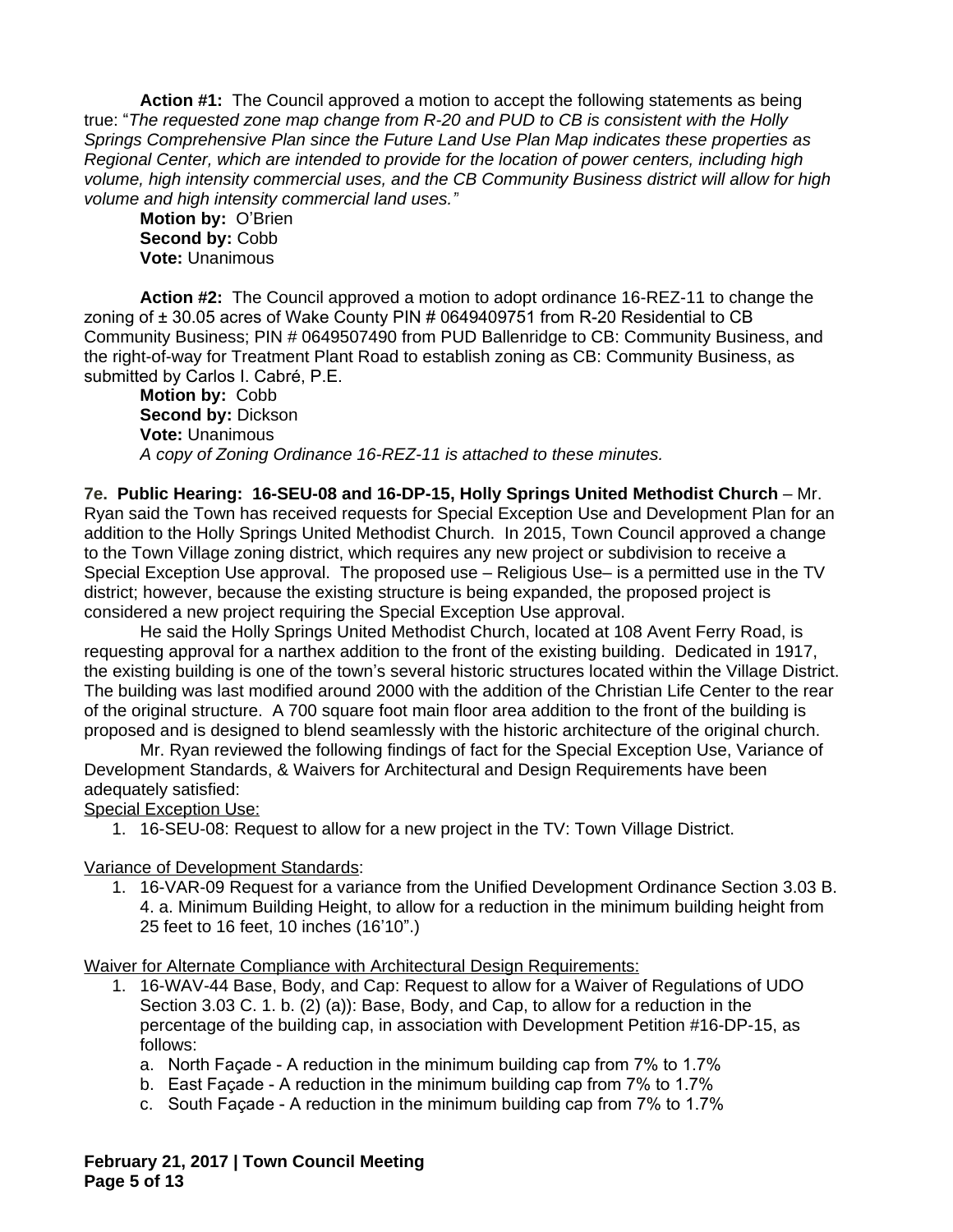- 2. 16-WAV-45 Animating Features: Request to allow for a Waiver of Regulations of UDO Section 3.03 C. 1. b. (2) (c): Animating Features, to allow for a reduction in the percentage of lower level storefront and upper level windows and glass doors, in association with Development Petition #16-DP-15, as follows:
	- a. East Façade A reduction in the amount a lower level glazing from 40% to 4.67% and upper level glazing from 15% to 8.71%
	- b. North Façade A reduction in the amount a lower level glazing from 40% to 17% and upper level glazing from 15% to 9.48%.

Council Members discussed the historic structure and keeping the appearance of the original historic architecture.

With that explanation completed, Mayor Sears opened the public hearing. The following testimony and evidence was submitted by those who had been administered the oath by the deputy town clerk:

Anne Oakley, 7113 Waltridge Place, Holly Springs, representing United Methodist Church Building Committee. She said the church wants to maintain the architecture of the existing appearance of the structure.

George Hueqericy of 201 N. Main Street, Holly Springs, representing the church said the intent was to keep the integrity of the historic design. The church is using the same architect who completed the previous addition to the church.

There being no further testimony, the public hearing was closed.

**Action #1:** The Council approved a motion to adopt Resolution #17-07 making and accepting findings of fact for each of the following:

- Special Exception Use 16-SEU-08;
- Variance of Development Standards 16-VAR-09; and
- Waivers for Architectural and Design Requirements 16-WAV-44 and 16-WAV-45. **Motion by:** Lee Second by: Cobb **Vote:** Unanimous *A copy of Resolution 17-07 is attached to these minutes.*

**Action #2:** Having made the necessary findings of fact, motion to approve Waivers of Architectural and Design Requirements 16-WAV-44 and 16-WAV-45 as submitted by Holly Springs United Methodist Church.

**Motion by:** Villadsen **Second by:** Dickson **Vote:** Unanimous *A copy of the waivers findings of facts is attached to these minutes*

**Action #3:** Having made the necessary findings of fact, motion to approve Special Exception Use Petition #16-SEU-08 to allow for a new project in the TV: Town Village District; Variance 16-VAR-09 to allow for a reduction in the minimum building height from 25 feet to 16 feet, 10 inches (16' 10"); and Development Plan 16-DP-15 for Holly Springs united Methodist Church, dated Revised 1/12/17, at the property located at 108 Avent Ferry Road, Wake County PIN 0649819836, with the following conditions:

## Special Exception Use Conditions:

1. All operations must adhere to the evidence submitted by the applicant as stated in the findings of fact submitted and those findings of fact specified by the Town Council in conjunction with 16-SEU-08.

## Development Plan Conditions:

1. All previous approval conditions for Holly Springs United Methodist Church Development Plan will apply to this plan.

**February 21, 2017 | Town Council Meeting Page 6 of 13**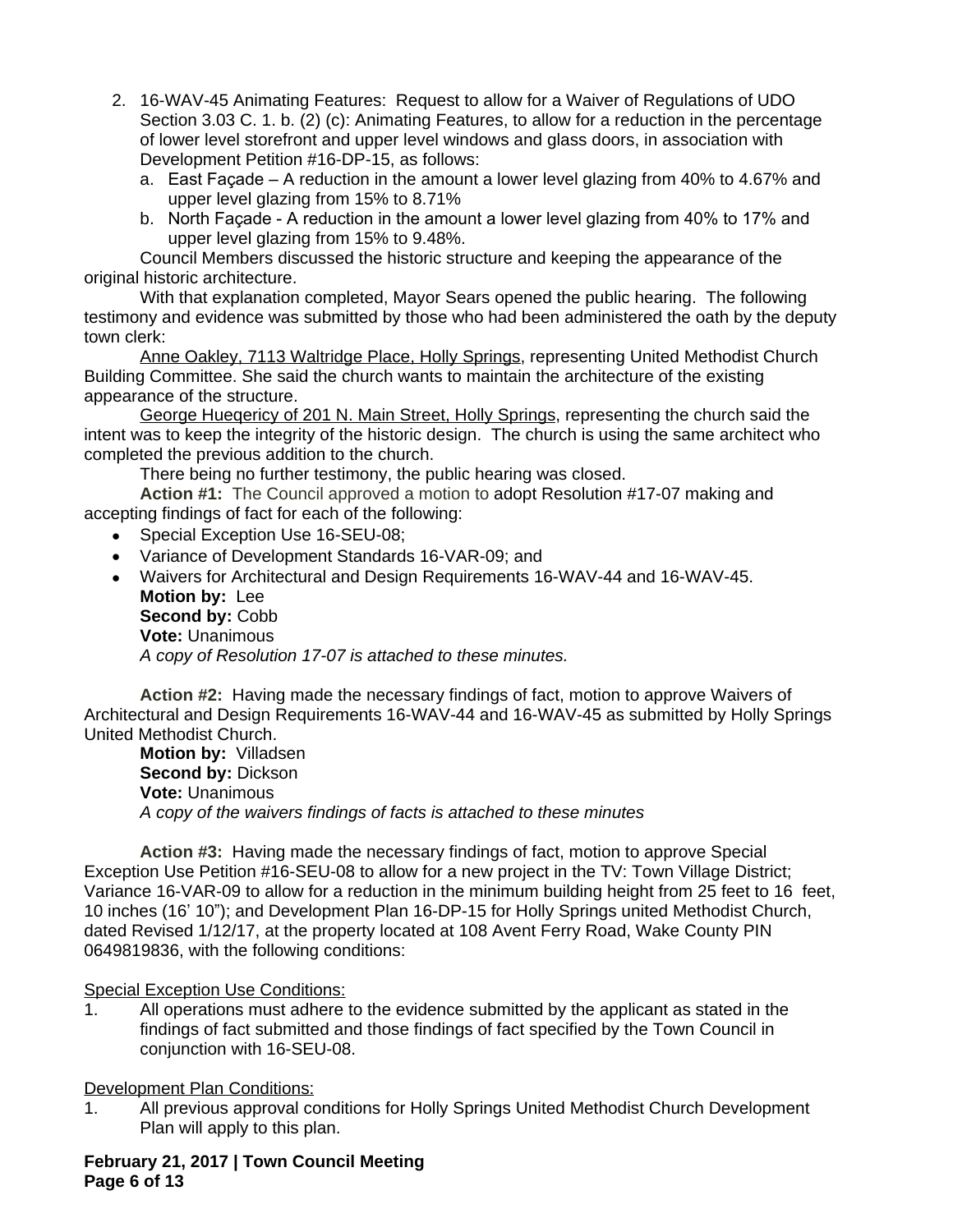**Motion by:** O'Brien **Second by:** Cobb **Vote:** Unanimous

*A copy of Special Exception Use Applications* 16-SEU-08 *addressing the findings is attached to these minutes.*

**7f. Public Hearing: Ordinance 17-02, 17-UDO-01, UDO Amendment -** Mr. Ryan said in review of Table 2.09, C. – 4: Residential Design Features for Front Façades, staff discovered that previous amendments did not correctly remove or add text from the table as design features were modified. Certain architectural requirements were removed or placed into other categories; however, these changes were accidently omitted from the ordinances adopted by the Town Council. Unfortunately, these errors were not discovered by staff at the time and subsequently these revisions were not technically valid ordinance changes. While the current published version of the table in the UDO is being enforced, staff believes that Table 2.09, C. – 4 needs to be deleted from the ordinance to remove any past errors and then re-adopted in its current format.

Staff also is proposing some minor revisions to the text of the table for clarification purposes, which are indicated in the Planning Board staff report using **bold** text for new text and strikeout for text being removed, as well as adding the required garage design features to the table.

With that explanation completed, Mayor Sears opened the public hearing. The following input was recorded: None.

There being no input, the public hearing was closed.

**Action #1:** The Council approved a motion to accept the following statements as being true: *"The requested UDO Text Amendment is consistent with the Vision Holly Springs Comprehensive Plan: Executive Summary in regards to "Using the Plan to Implement the Town's Vision" and "Adopting and Implementing the Plan"; and Section 1: Future Land Use "Objectives", which encourages the town to maintain a "small town" character as it grows and changes. The proposed UDO Amendment provides the tools necessary for staff and the development community to implement the goals and objectives stated in the Plan."*

**Motion by:** Dickson **Second by:** O'Brien **Vote:** Unanimous

**Action #2:** The Council approved a motion to adopt ordinance 17-02 to approve and enact Unified Development Ordinance Text Amendment #17-UDO-01 to modify the text of UDO Section 2.09 as submitted by the Town of Holly Springs.

**Motion by:** Cobb **Second by:** Lee **Vote:** Unanimous *A copy of* ordinance 17-02 *is attached to these minutes.*

**7g. Public Hearing: Ordinance 17-03, 17-UDO-02, UDO Amendment -** Ms. Clapp said at the Town Council meeting Jan.17, the Council directed staff to add one additional in-town member position to the Planning Board. This will take the membership from eight members to nine members reducing the opportunity for tied votes as the Council felt that it is important to have an "odd numbered" Board.

This amendment would add a ninth member to the Planning Board. Staff has run the numbers, and the addition of this seat would not require any additional extraterritorial jurisdiction member positions to ensure equal representation on the Board in accordance with NCGS.

This position would have an original term of two years to keep the Board with equal terms and rotation.

With that explanation completed, Mayor Sears opened the public hearing. The following input was recorded: None.

There being no input, the public hearing was closed.

**February 21, 2017 | Town Council Meeting Page 7 of 13**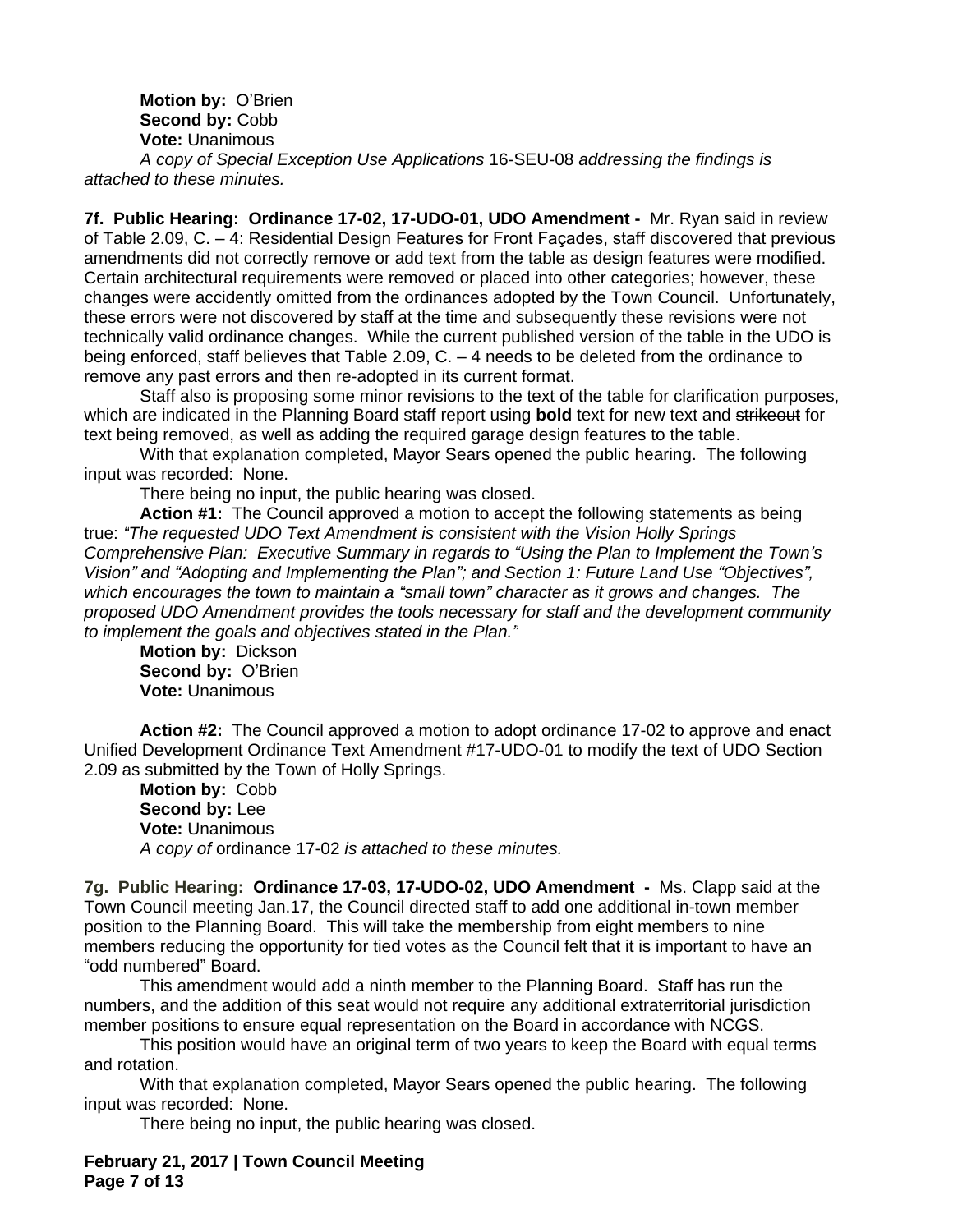**Action #1:** The Council approved a motion to accept the following statements as being true: *"The proposed UDO Text Amendment is consistent with the Vision Holly Springs: Comprehensive Plan as specified in the Executive Summary / Adopting and Implementing the Plan by expanding the Planning Board to provide additional feedback and recommendations to the Town Council regarding measuring the desirability of proposed development by their conformity with the Plan, and adopting policies and ordinances that support Plan goals."*

**Motion by:** O'Brien **Second by:** Dickson **Vote:** Unanimous

**Action #2:** The Council approved a motion to adopt ordinance 17-03 to amend the Town Code and to approve and enact Unified Development Ordinance Amendment #17-UDO-02 to amend the text of UDO Section 9.02, B: Planning Board- Membership, Term and Vacancies as submitted by Town of Holly Springs.

**Motion by:** Lee **Second by:** Cobb **Vote:** Unanimous *A copy of* ordinance 17-03 *is attached to these minutes.*

**7h. Public Hearing: Rezoning Petition 16-REZ-13** – Mr. Steinmann said this public hearing was continued from Nov. 15, 2016, and January 17, 2017 and the petitioner is requesting that the case be continued until March 7, 2017. Town staff requested additional time to review the details of additional zoning commitments that have been offered by the petitioner.

He said this is a request for a zone map change for property located between Cass Holt Road and Piney Grove -Wilbon Road, bisected by Honeycutt Road. The applicant is requesting to rezone the property from R-30: Residential to R-8 CU: Residential Conditional Use. The parcels are vacant. The requested R-8 CU: Residential zoning is consistent with the comprehensive plan and the zoning commitments offered by the petitioner provide for 50% of the proposed townhomes to be located within the nearby Wade Nash/Piney Grove-Wilbon Community Growth Area as designated on the Vision Holly Springs Future Land Use Plan. The maximum overall project density would be capped at 2.69 dwelling units an acre as offered by the developer, which is less dense than the Town's base R-10 zoning district.

A conditional use district allows the petitioner to place specific conditions on the property that are more restrictive than the minimum zoning regulations in the Town's Unified Development Ordinance. Once a petitioner has placed such conditions with the zoning map change request, the conditions cannot be removed or modified to reduce the restriction. During the review and consideration process, the petitioner may add additional conditions or make the proposed conditions more restrictive; however, additional conditions or regulations cannot be added to the petition by Planning Board or Town Council, nor can either board request additional conditions.

The property owner has offered the following conditions:

- 1. Maximum number of dwelling units shall not exceed 623. No more than 225 of such units may be townhomes.
- 2. Maximum density after Honeycutt Road right-of-way dedication shall not exceed 2.69 units/acre.
- 3. Greenway connections to Buckhorn Creek Elementary and Holly Springs Middle/High School will be provided.
- 4. At least 30% of the total project area will be maintained in open space, including utility corridors and stormwater management devices.
- 5. There are 6 Existing champion trees identified on Exhibit A. Subject to a report from a Certified Arborist confirming their health, these trees will be preserved and incorporated into open space areas within the community.
- 6. All dwelling units will utilize the following architectural details from the Development Options section of the UDO.

**February 21, 2017 | Town Council Meeting Page 8 of 13**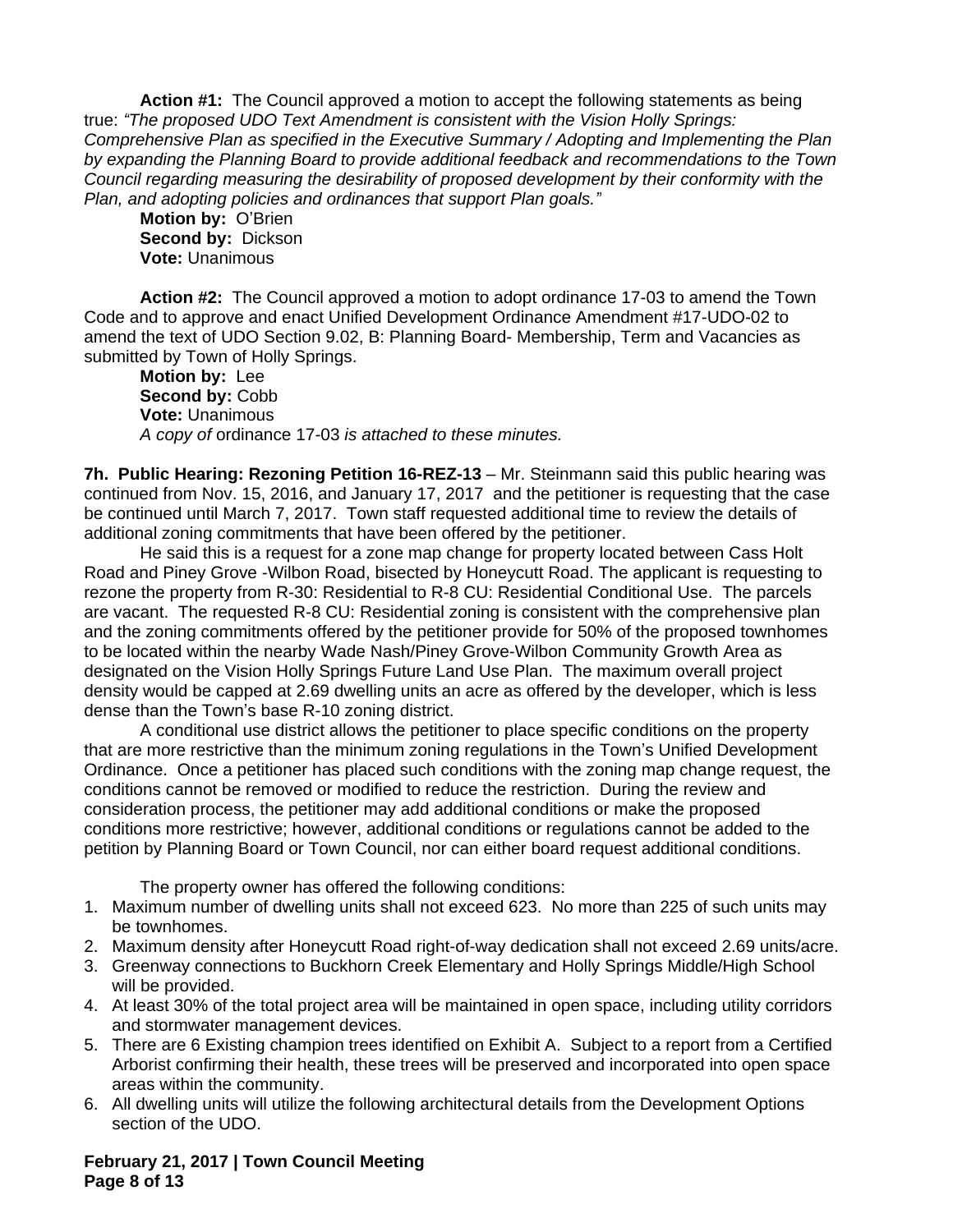Single Family Homes

- The use of vinyl siding shall be prohibited, except for accent elements of the façade, limited to 20% of the total façade area.
- All lots will contain a Foundation Landscape Package (min. 2 trees and 8 shrubs). Townhomes
- Front loaded townhomes will utilize decorative or carriage style garage doors, or a decorative garage opening.
- Garage shall extend no further than ten (10) feet from the front façade of the dwelling unit associated with the garage.
- 7. At least 50% of Townhomes will be located within the Wade Nash and Piney Grove Wilbon CGA (within1/2-mile radius of the intersection of Wade Nash and Piney Grove Wilbon Road)
- 8. To address cut through traffic concerns raised by the Garrison Community, the developer will provide a traffic round-about at the connection to the Garrison neighborhood between the proposed east/west collector street and Cabot Drive as shown on the Town's Transportation Plan.
- 9. Subject to Town of Holly Springs approval, barricades will remain in place at the end of Cabot Drive until certificates of occupancy are issued for 75% of the homes on the north side of Honeycutt Road.
- 10. No building permits for a residential dwelling will be issued prior to the completion of all roadway improvements associated with the following TIP Projects:
	- Main Street Extension NCDOT TIP Project # U-5318
	- NC 55 Avent Ferry Road Intersection Improvements NCDOT TIP Project # W-5601
- 11. Subject to approval by the Town of Holly Springs and NCDOT, the developer agrees to construct the following roadway improvements to mitigate traffic impacts anticipated to be generated by this development as outlined in the recommendations of the TIA: Piney Grove-Wilbon Road – Honeycutt Road:
	- Install a traffic signal when it is warranted and approved by NCDOT. If not warranted at approval of the TIA and project, the developer will continue to monitor the intersection of Piney Grove Wilbon Road and Honeycutt Road periodically until the time of full build-out of the project and if warranted within this time period the developer will install the signal at that time
	- Extend the storage of the committed eastbound right-turn lane on Honeycutt Road by approximately 75 feet to provide 150 feet of storage on that approach

Honeycutt Road:

 Perform thoroughfare widening along the property frontage to meet the Town's requirements of a four-lane median-divided roadway along Honeycutt Road

Honeycutt Road – School Carpool Lane/East Site Driveway:

 Provide an exclusive eastbound left-turn lane on Honeycutt Road with 50 feet of storage and appropriate tapers

Cabot Drive & Central Site Driveway:

- Extend Cabot Drive westward within the project and generally along the northern property boundary as a 2-lane roadway
- Construct a north-south collector road (Central Site Driveway) between Honeycutt Road and the extended Cabot Drive as a 2-lane roadway

Honeycutt Road – Central Site Driveway:

- Provide an exclusive eastbound left-turn lane on Honeycutt Road with 50 feet of storage and appropriate tapers
- Provide an exclusive westbound left-turn lane on Honeycutt Road with 100 feet of storage and appropriate tapers
- Construct the westbound approach such that the outside through lane on Honeycutt Road (constructed as part of thoroughfare widening) terminates as an exclusive right-turn lane

**February 21, 2017 | Town Council Meeting Page 9 of 13**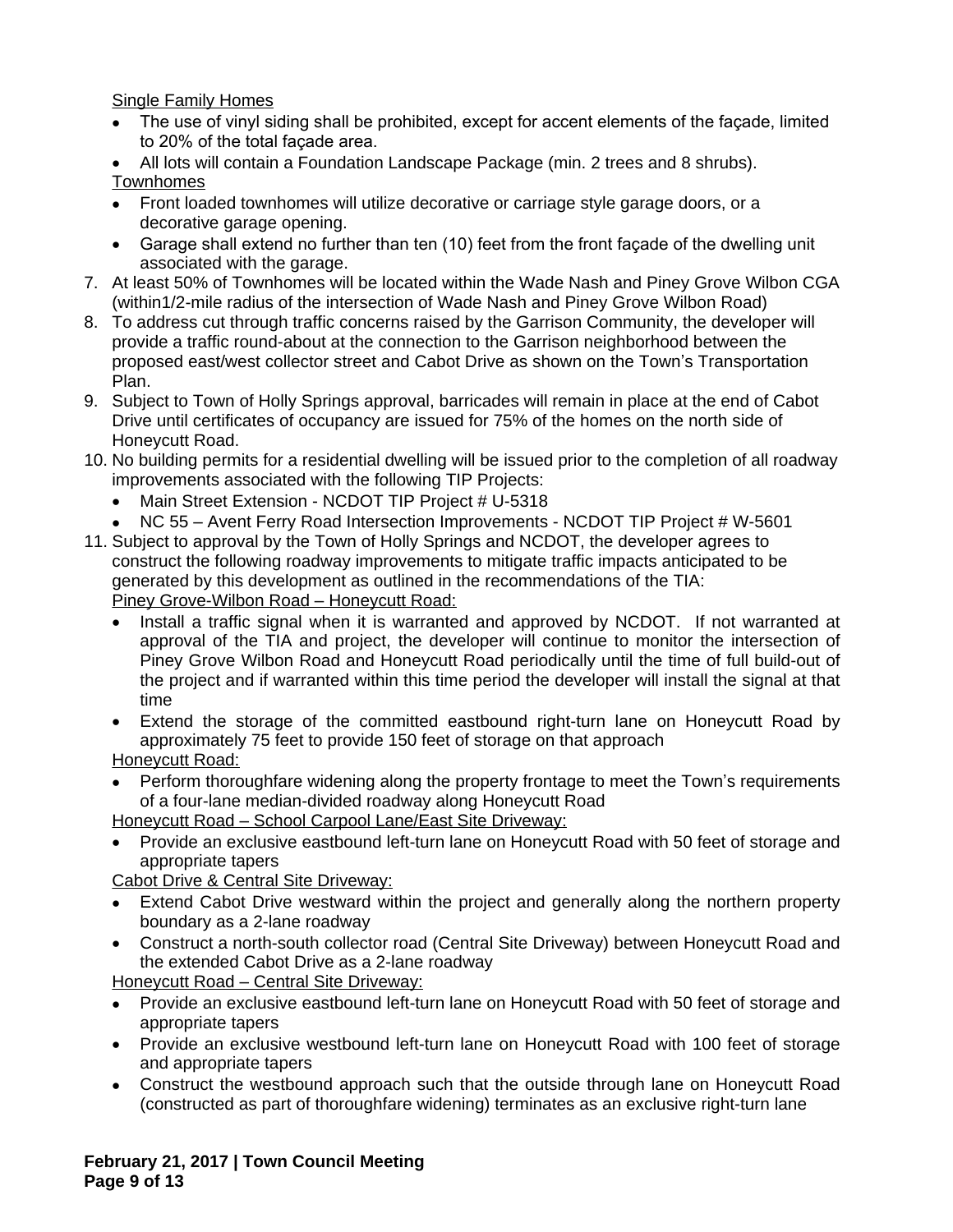- 12. The developer agrees to the dedication and construction of streets and rights of way and other infrastructure and for the coordinated provision of utilities that will create conditions essential to public health, safety, and the general welfare.
- 13. To facilitate a transition to the existing Garrison Community, within 1,000 feet of the limits of the Garrison Subdivision the developer agrees to prohibit townhomes and not exceed the density of the Garrison Subdivision.
- 14. WHEREAS, the Town requires certain fees to be paid upon development of land and for the granting of a building permit, said fees being listed in the Town's annual budget, and the Developer (i) is familiar with these fees, (ii) does not dispute the reasonableness of these fees as set forth in the Town's annual budget ordinance; and (iii) notwithstanding any reimbursements discussed below, hereby agrees to timely pay all normal and customary fees applicable to Developer in connection with the Residential Project as such fees are so listed in the current year annual budget of fees at the time the fee is due under the ordinary course of development.

Councilwoman Lee asked the applicant to explain the request to continue rezoning to March 7<sup>th</sup> Council meeting.

Jeremy Medlin M/I Homes of Raleigh, 15111 Sunday Drive, Raleigh said that he needed more time to evaluate new options to zone the property and to research a common ground with the surrounding communities and bring back to the town.

There were discussion with the applicant and Council Members that there have been numerous changes and if the rezoning request needs to go back before the Planning Board for review.

Ms. Clapp said the Council has the option to make a motion to forward rezoning petition 16- REZ-13 to the Planning Board and continue the public hearing.

With that explanation completed, Mayor Sears opened the public hearing. The following input was recorded:

Jeremy Merrill of 201 Airedale Drive, reviewed the timeline of rezoning petition 16-REZ-13 to the Council Members, and said that continuing this item is putting a toll on all residences and requested the Council to deny the rezoning petition.

Betty Parker, Senior Director, Real Estate Division, Wake County Public School Systems, 1429 Rock Quarry Road, Raleigh, supports the rezoning. She said the surrounding communities are growing and appreciates the growth in the infrastructure of roads, water and sewer improvements. She thanked the town and staff for working together with the school systems regarding gravity pump station and look forward to the growth of this new neighborhood and creating new walking and greenway connections.

There being no further input, the public hearing was continued.

**Action #1:** The Council made a motion to forward zoning petition 16-REZ-13 to February 28, 2017 Planning Board meeting for review.

**Motion by:** Lee **Second by:** O'Brien **Vote:** Unanimous

**Action #2**: The Council approved a motion to continue public hearing of zoning petition 16- REZ-13 to resume on March 7, 2017, Town Council meeting.

**Motion:** Dickson **Second by:** Villadsen **Vote:** Unanimous

**7i. Public Hearing: Abandonment Right of Way** – Ms. Goodson said the Town has received a request to abandon road right-of-way located at the end of Thomas Mill Road at its terminus with Irving Parkway, dissecting property owned by New Hill Group LLC and KSP Properties LLC. The applicant wishes to capture this right of way and then dedicate the right of way that will be needed for a future interchange off of the Bypass.

**February 21, 2017 | Town Council Meeting Page 10 of 13**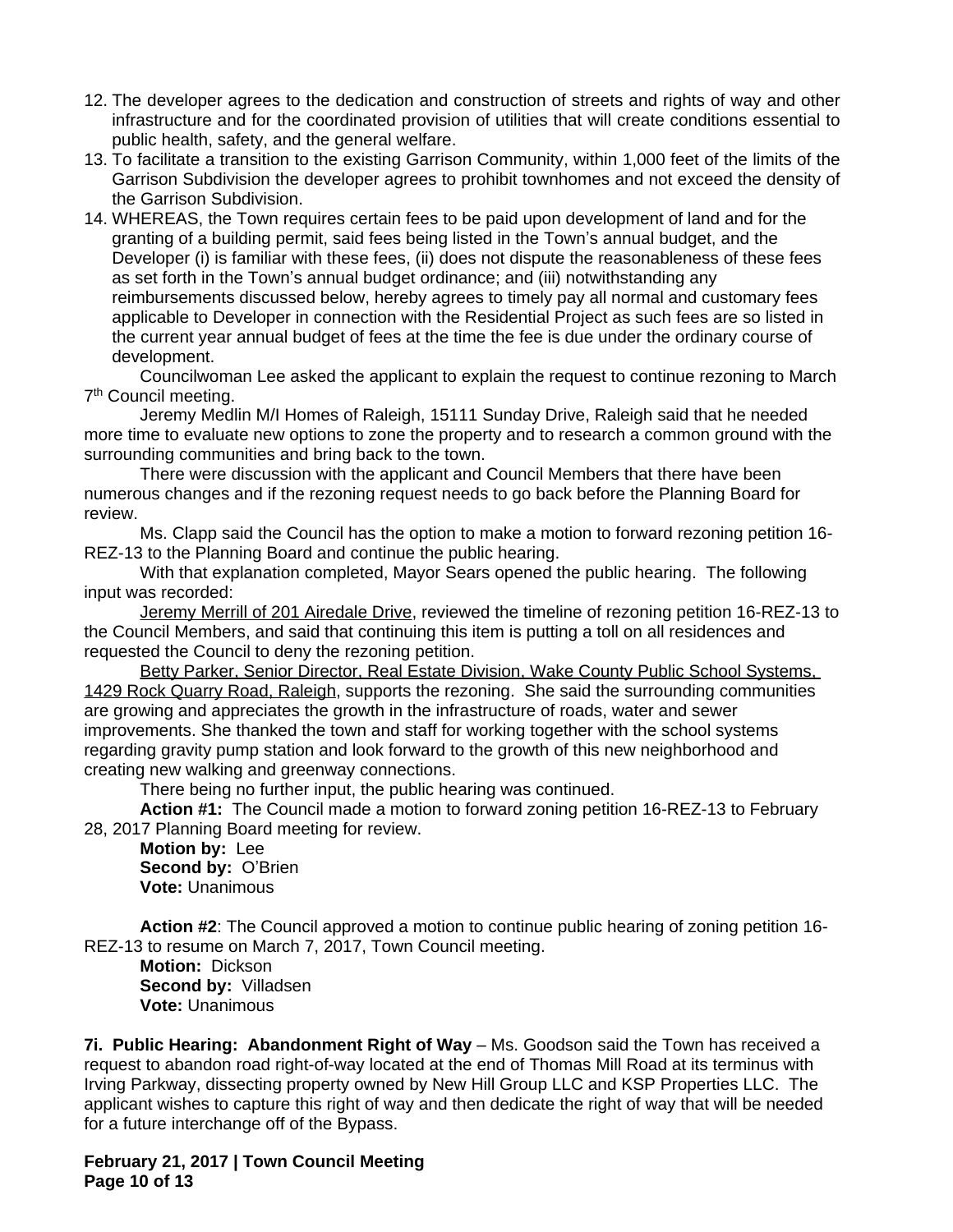To accomplish this, the old right-of-way needs to be abandoned and new right of way dedicated.

Following a 30-day appeal period from the effective date of the street closing order and upon recordation of this order, the property containing the right-of-way would revert back to the ownership of the adjacent property owners.

With that explanation completed, Mayor Sears opened the public hearing. The following input was recorded: None.

There being no further input, the public hearing was closed.

**Action:** The Council approved a motion to adopt Resolution 17-08 a street closing order abandoning unused road right of way of Thomas Mill Road extended.

**Motion by:** O'Brien **Second by:** Cobb **Vote:** Unanimous *A copy of Resolution 17-08 is attached to these minutes.*

**8. Consent Agenda:** The Council approved a motion to approve all items on the Consent Agenda. The motion carried following a motion by Councilman Cobb, a second by Councilman Dickson and a unanimous vote. The following actions were affected:

8a. Minutes – The Council approved the minutes of the Council's winter retreat meeting held Feb. 10-11, 2017.

8b. Budget Amendment Report– The Council received monthly report of operational budget amendments approved by the town manager or that were accomplished at the direction of the Council. *A copy of budget amendment report is attached to these minutes.*

8c. Town Facilities Elevator Contract - The Council approved contracts with Schindler Elevator for elevator maintenance at Town facilities.

8d. Southern Crossroads/Powell Tract Developer Agreement - The Council approved agreements with developer of the Southern Crossroads/Powell tract*.*

8e. Budget Amendment, \$5,500 - The Council adopted an amendment to the FY 2016-17 budget in the amount of \$5,500, to move funds to the part-time utility billing department salary line item.

8f. Consultant Selection Policy Statement Amendment- The Council adopted a policy statement amendment to revise the Town's consultant selection.

**9a. Ordinance Amendment 17-04 Planning Board and Board of Adjustment – Ms. Clapp said** at the Town Council meeting Jan. 17, the Town Council directed staff to modify the Town's Planning Board membership. It was found that there were old regulations regarding the establishment of the Planning Board and Board of Adjustment that remained in the Town Code after the adoption of the Unified Development Ordinance as an Appendix to the Town Code.

This amendment to the Town Code removes the old information about Planning Board and Board of Adjustment from Chapter 2, Article IV and refers to Appendix A: Unified Development Ordinance for the most current information about the establishment and make up of the Boards.

**Action:** The Council approved a motion to adopt ordinance 17-04 to approve the text amendments to Holly Springs Town Code Chapter 2, Article IV regarding the establishment of the Planning Board and Board of Adjustment.

**Motion by:** Lee **Second by:** Dickson **Vote:** Unanimous *A copy of Ordinance 17-04 is attached to these minutes.*

**9b. Planning Board Member Appointment –** Ms. Clapp said at the Jan. 17 Town Council meeting, the Town Council determined that it would like to explore the idea of adding an additional member to the Planning Board for a total membership of nine so that the Board will have an "odd" number of members to avoid the opportunity of tied votes for their recommendations to Council.

**February 21, 2017 | Town Council Meeting Page 11 of 13**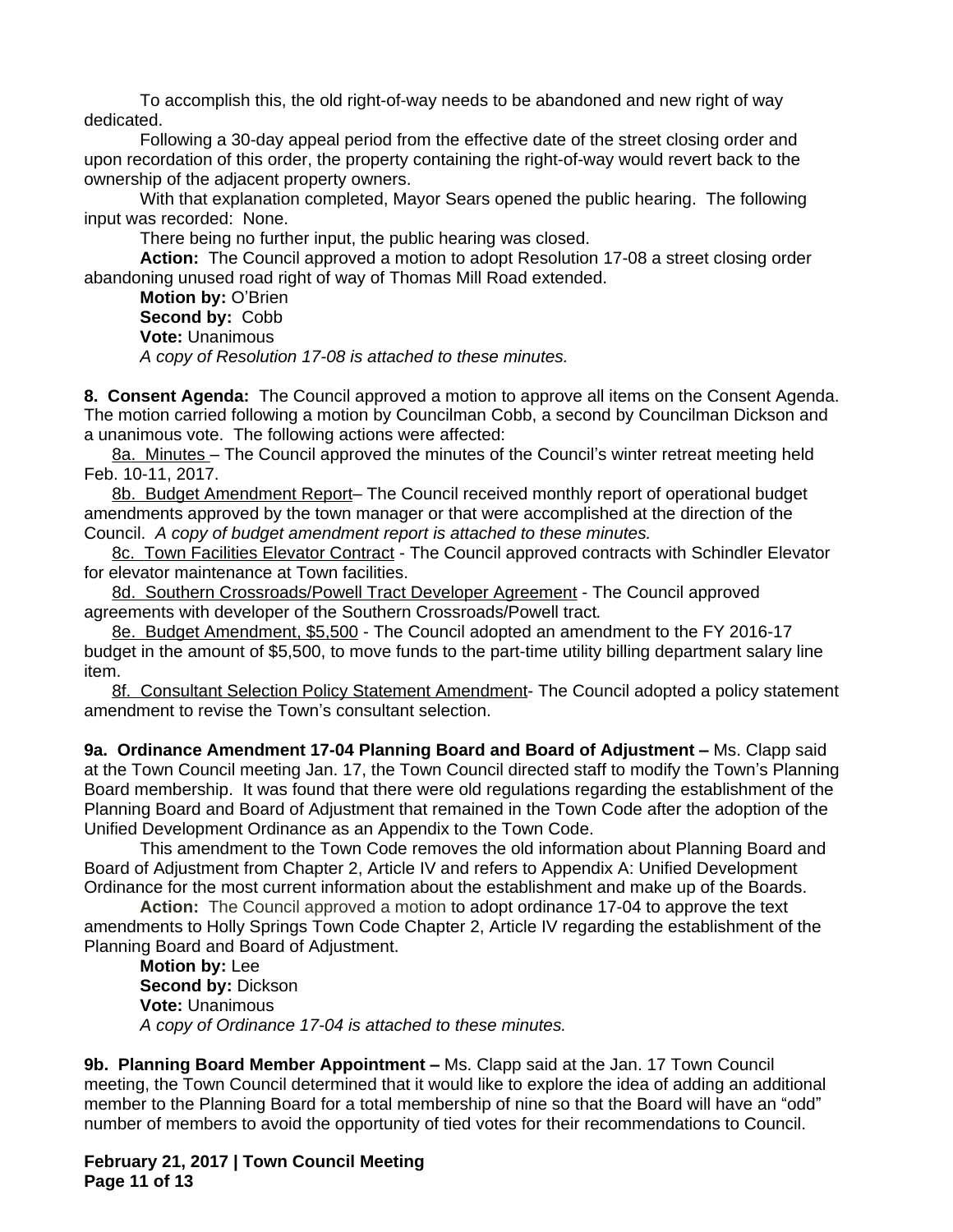Earlier on tonight's agenda, was a Unified Development Ordinance Amendment to create the ninth member of the Board.

If the Town Council wishes to fill this vacancy at the Feb. 21 meeting, the applications that have been received for interest in the Planning Board are attached. In addition, to keep the term expirations evenly distributed, this initial appointment of a member to this seat will be for two-years with a term expiring Feb. 28, 2019 as stated in the ordinance amendment. All subsequent appointments to this seat will have the traditional 3-year term.

**Action:** The Council approved a motion to appoint Shaun McGrath of 101 Winter View Place as an in-town member of the Planning Board for a term expiring Feb. 28, 2019. Check spelling of name.

**Motion by:** Cobb **Second by:** Villadsen **Vote:** Unanimous

**9c. Board Appointment Policy and Procedures - Ms. Clapp said at the Jan. 21 Town Council** meeting when the Council was reviewing applications for consideration for appointment to the Planning Board and Board of Adjustment, the Town Council directed staff to prepare a policy statement regarding the application procedures and process so that it would be clear to residents interested in serving on how to go about submitting their applications. In addition, it was requested that all applications be handled by the Town Clerk's Office for all board appointments to reduce any concerns about staff that the specific board will be working with having any influence on the applications submitted to the Council. The policy also adds that all appointments are to be made by a simple majority vote of the Town Council.

This draft policy would be effective for the Board of Adjustment, Planning Board, Parks & Recreation Advisory Committee, and any future subcommittees or boards created by the Town Council.

Planning, Parks & Recreation, Town Clerk, and Town Attorney met to review the current processes and procedures and prepared the proposed policy. This policy does change a few of the standard practices that have been practiced over the years.

- All applications will now be filed with the Town Clerk's Office instead of the specific department that oversees the specific board.
- Applications will not be accepted year round, rather only during certain application periods as specified.
- Applications will not be maintained after the appointments are made
- Only those applicants who were appointed will be notified of their appointment. No notification will be sent to those not selected.
- Applicants will not be notified or reminded to submit a new application if they are interested for further consideration.

All openings- both annual appointments and mid-term vacancies will be advertised to seek applicants interested at that time for appointment.

After discussion the Council members were in consensus to amend policy to send notifications to those applicants not selected via email.

**Action:** The Council approved a motion to adopt policy and procedure P-044 Board Opening and Application Procedures policy statement with the amendment to send notifications to those applicants not selected via email."

**Motion by:** Dickson **Second by:** Cobb **Vote:** Unanimous

**10. Other Business:** None that resulted in Council action.

**11. Manager's Report:** None that resulted in Council action.

**February 21, 2017 | Town Council Meeting Page 12 of 13**